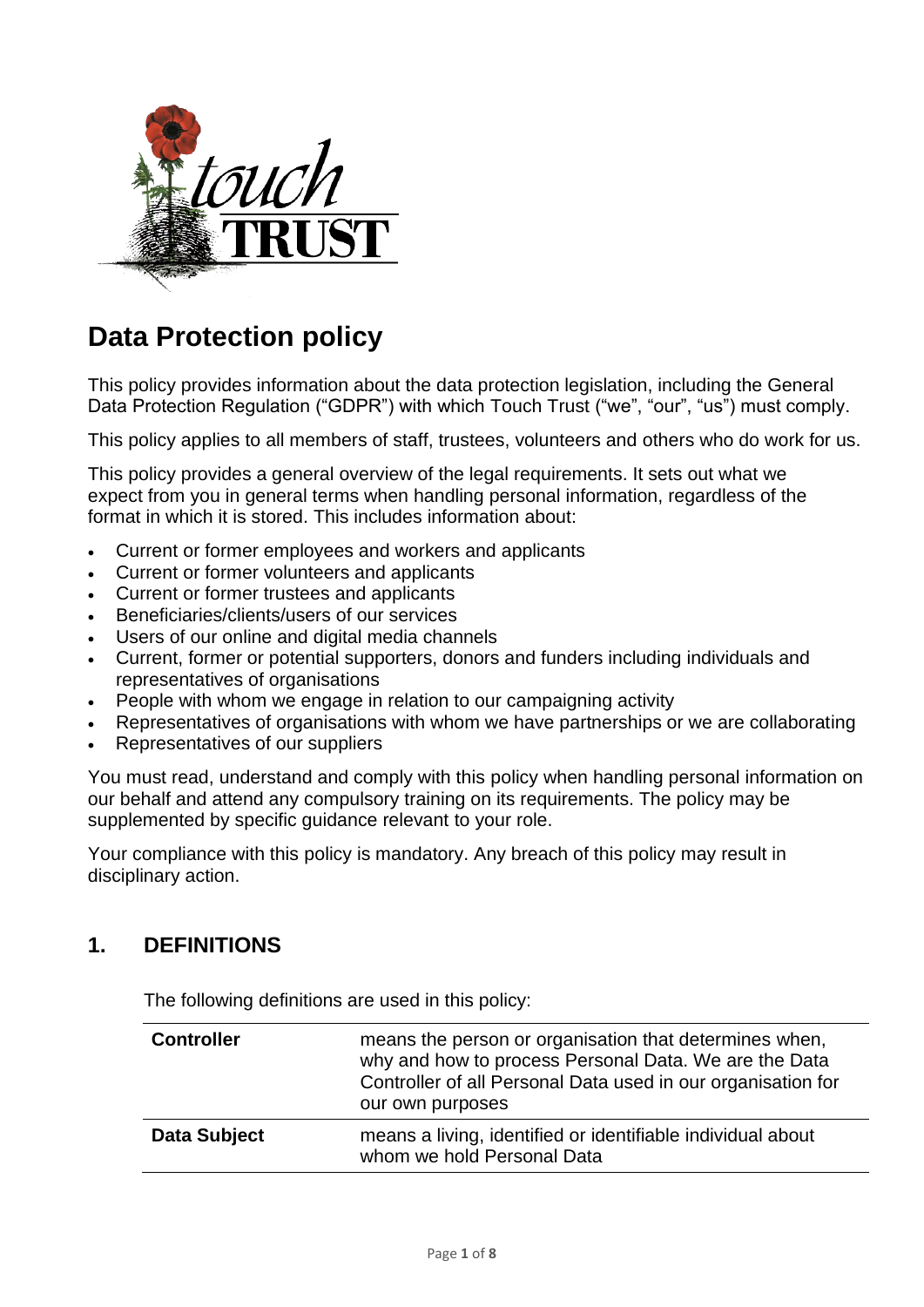| <b>Data Privacy Impact</b><br><b>Assessment (DPIA)</b> | means a tools and assessment used to identify and reduce<br>risks of a data processing activity. A DPIA can be carried out<br>as part of Privacy by Design and should be conducted for all<br>major system or business change programs involving the<br>processing of Personal Data                                                                                                                                                                                                                                                                                                                                                                  |
|--------------------------------------------------------|------------------------------------------------------------------------------------------------------------------------------------------------------------------------------------------------------------------------------------------------------------------------------------------------------------------------------------------------------------------------------------------------------------------------------------------------------------------------------------------------------------------------------------------------------------------------------------------------------------------------------------------------------|
| <b>Data Processors</b>                                 | means any third parties who we use to Process Personal<br>Data on our behalf                                                                                                                                                                                                                                                                                                                                                                                                                                                                                                                                                                         |
|                                                        |                                                                                                                                                                                                                                                                                                                                                                                                                                                                                                                                                                                                                                                      |
| <b>Data Protection</b><br>Officer (DPO)                | means the person with responsibility for data protection<br>compliance within our organisation. The current person is<br>Beverly Garside, CEO. Bev. Garside@touchtrust.co.uk                                                                                                                                                                                                                                                                                                                                                                                                                                                                         |
| <b>Personal Data</b>                                   | means any information identifying a Data Subject or<br>information relating to a Data Subject form which we can<br>identify (directly or indirectly) a Data Subject whether from<br>that data alone or in combination with other identifiers we<br>possess or can reasonably access. Personal Data includes<br>Special category Personal Data and Pseudonymised<br>Personal Data but excludes anonymous data or data that<br>has had the identity of an individual permanently removed.<br>Personal data can be factual (for example, a name, email<br>address, location or date of birth) or an opinion about that<br>person's actions or behaviour |
| <b>Personal Data</b><br><b>Breach</b>                  | means any act or omission that compromises the security,<br>confidentiality, integrity or availability of Personal Data or the<br>physical, technical, administrative or organisational<br>safeguards that we or our third-party service providers put in<br>place to protect it. The loss, or unauthorised access,<br>disclosure or acquisition, of Personal Data is a Personal<br>Data Breach                                                                                                                                                                                                                                                      |
| <b>Privacy by Design</b>                               | means implementing appropriate technical and<br>organisational measures in an effective manner to ensure<br>compliance with the data protection legislation                                                                                                                                                                                                                                                                                                                                                                                                                                                                                          |
| <b>Privacy Notice</b>                                  | means a notice setting out information that should be<br>provided to Data Subjects when we collect information about<br>them                                                                                                                                                                                                                                                                                                                                                                                                                                                                                                                         |
| <b>Processing or</b><br><b>Process</b>                 | means any activity that involves the use of Personal Data. It<br>includes obtaining, recording or holding the data, or carrying<br>out any operation or set of operations on the data including<br>organising, amending, retrieving, using, disclosing, erasing<br>or destroying it. processing also includes transmitting or<br>transferring Personal Data to third parties                                                                                                                                                                                                                                                                         |
| <b>Pseudonymisation or</b><br>Pseudonymised            | means replacing information that directly or indirectly<br>identifies an individual with one or more artificial identifiers<br>or pseudonyms so that the person, to whom the data<br>relates, cannot be identified without the use of additional<br>information which is meant to be kept separately and secure                                                                                                                                                                                                                                                                                                                                      |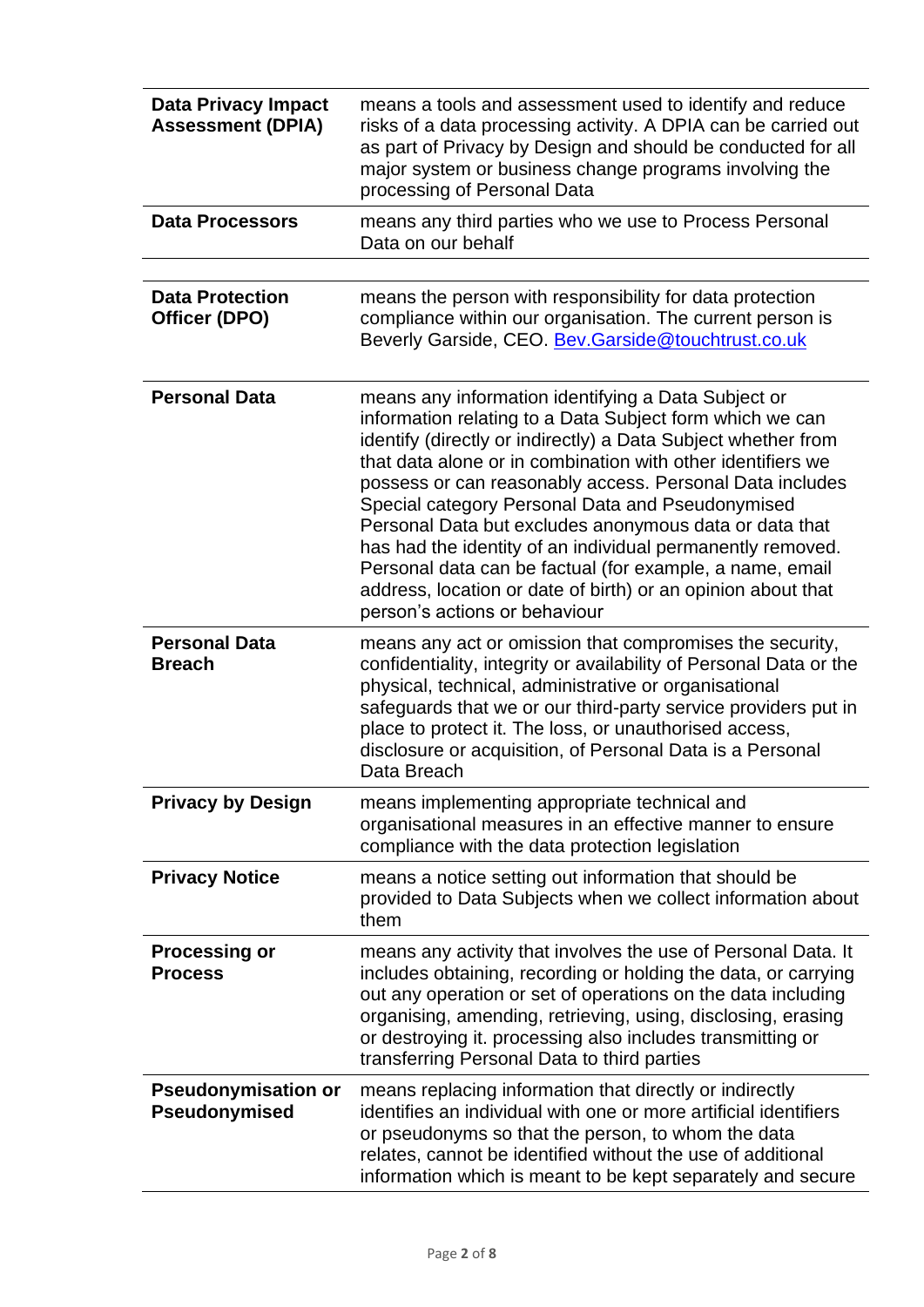**Special Category Personal Data** means information revealing racial or ethnic origin, political opinions, religious or similar beliefs, trade union membership, physical or mental health conditions, sexual life, sexual orientation, biometric or genetic data, and relating to criminal offences and convictions

# **2. DATA PROTECTION PRINCIPLES**

The law requires that Personal Data must be:

- Processed lawfully, fairly and in a transparent manner;
- collected only for specified, explicit and legitimate purposes;
- adequate, relevant and limited to what is necessary in relation to the purposes for which it is processed;
- accurate and where necessary kept up to date;
- not kept in a form which permits identification of Data Subjects for longer than is necessary for the purposes for which the data is processed;
- processed in a manner that ensures its security using appropriate technical and organisational measures to protect against unauthorised or unlawful processing and against accidental loss, destruction or damage.

Personal Data must also not be transferred to outside the UK and the EEA country without appropriate safeguards being in place.

We are required to enable Data Subjects to exercise certain rights in relation to their Personal Data.

We must also comply with particular legal requirements when suppliers that carry out services for us have access to Personal Data and when we are working with organisations and need to share Personal Data.

We are responsible for and must be able to demonstrate compliance with the requirements under the law (accountability).

# **3. LAWFULNESS AND FAIRNESS**

Personal data must be processed lawfully, fairly and in a transparent manner in relation to the Data Subject.

You may only collect, Process and share Personal Data fairly and lawfully and for specified purposes. The law restricts our actions regarding Personal Data to specified lawful purposes. These restrictions are not intended to prevent processing, but ensure that we Process Personal Data fairly and without adversely affecting the Data Subject.

The lawful bases available when processing non-special category personal data are:

- the Data Subject has given consent to the processing of his or her personal data for one or more specific purposes
- the processing is necessary for the performance of a contract between us and the Data Subject or in order to take steps at the request of the Data Subject prior to entering into a contract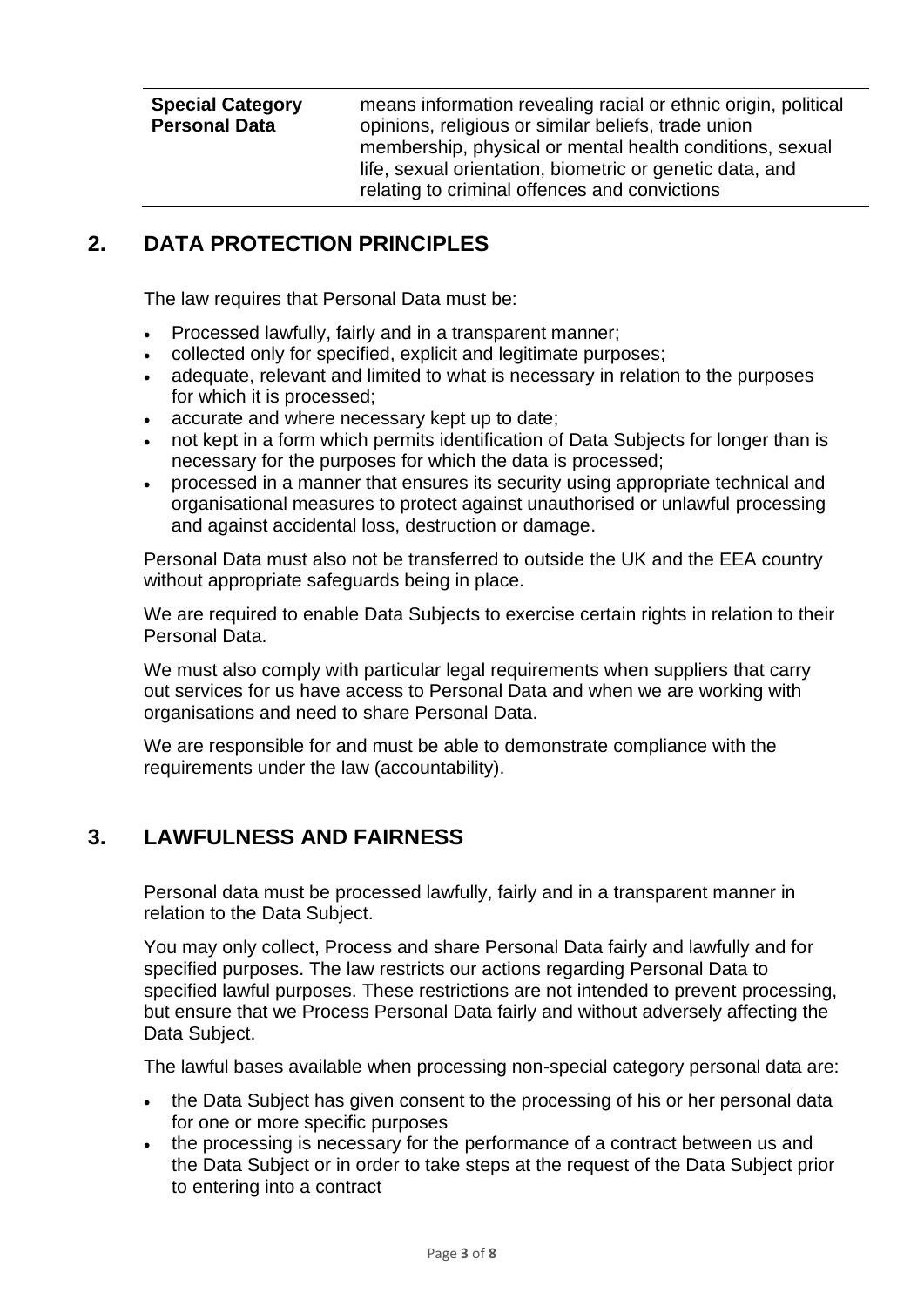- the processing is necessary for compliance with a legal obligation to which we are subject
- the processing is necessary in order to protect the vital interests of the Data Subject or of another natural person
- the processing is necessary for the performance of a task carried out in the public interest
- the processing is necessary for the purposes of legitimate interests we are pursuing or which a third party is pursuing, except where such interests are overridden by the interests or fundamental rights and freedoms of the Data Subject which require protection of personal data, in particular where the Data Subject is a child.

A range of additional legal requirements apply when processing special category personal data. One of the lawful basis identified above is required as well as a separate lawful basis from the following list:

- processing is necessary for the purposes of carrying out the obligations and exercising specific rights of the controller or of the data subject in the field of employment and social security and social protection law in so far as it is authorised by law;
- processing is necessary to protect the vital interests of the data subject or of another natural person or guardians where the data subject is **physically or legally incapable and vulnerable** to make informed decisions in accordance with the definition of Mental Capacity Act (2005);
- processing of personal data is required from parents and/or guardians where the data subject is under 16, but it is best practise to do make the consent explained in an accessible manner and obtained where appropriate from the data subject as the UK has determined the relevant age at which a child can give their own consent is 13;
- processing is carried out in the course of its legitimate activities with appropriate safeguards by a foundation, association or any other not-for-profit body on condition that the processing relates solely to the members or to former members of the body or to persons who have regular contact with it in connection with its purposes and that the personal data are not disclosed outside that body without the consent of the data subjects;
- processing relates to personal data which are manifestly made public by the data subject;
- processing is necessary for the establishment, exercise or defence of legal claims or whenever courts are acting in their judicial capacity
- processing **is necessary for reasons of substantial public interest**, on the basis of the aim pursued and/or the essence of the right to data protection and provide for suitable and specific measures to safeguard the fundamental rights and the interests of the data subject
- processing is necessary for the purposes of preventive or occupational medicine, for the assessment of the working capacity of the employee, medical diagnosis, the provision of health or social care or treatment or the management of health or social care systems and services
- processing is necessary for reasons of public interest in the area of public health, such as protecting against serious cross-border threats to health or ensuring high standards of quality and safety of health care and of medicinal products or medical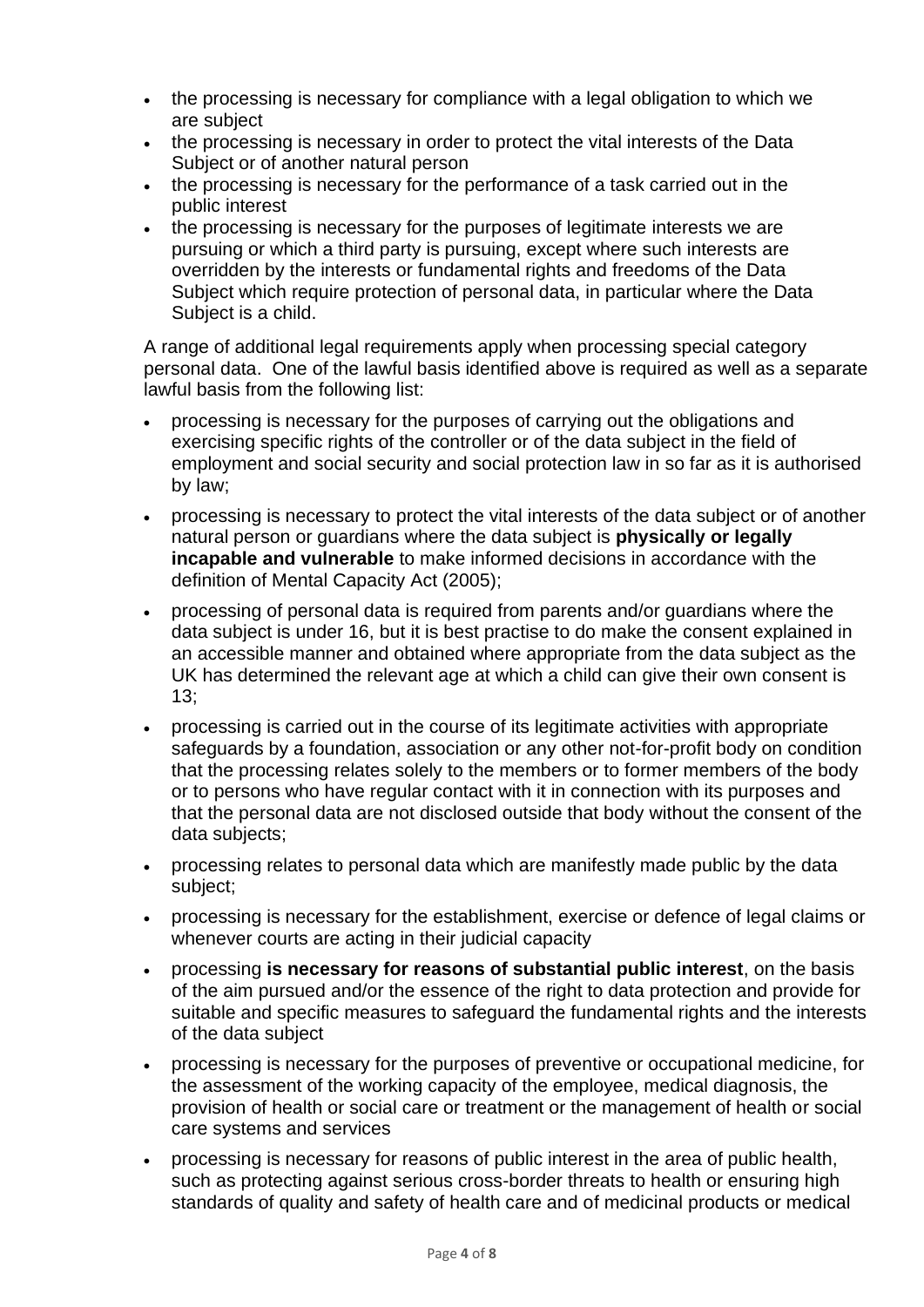devices, for suitable and specific measures to safeguard the rights and freedoms of the data subject, in particular professional secrecy

### **4. TRANSPARENCY**

The law requires us to provide detailed, specific information about our use of Personal Data to Data Subjects. Such information must be provided through appropriate Privacy Notices which must be concise, transparent, intelligible, easily accessible, and in clear and plain language so that a Data Subject can easily understand them.

Whenever we collect Personal Data directly from Data Subjects, we must provide the Data Subject with information including who we are and how and why we will Process, disclose, protect and retain their Personal Data. This is done through a Privacy Notice which must be presented when the Data Subject first provides the Personal Data.

When Personal Data is collected indirectly (for example, from a third party or publicly available source), we must provide the Data Subject with the Privacy Notice information as soon as possible but no later than one month after collecting/receiving the data. We must also check that the Personal Data was collected by the third party in accordance with law and on a lawful basis which contemplates our proposed Processing of that Personal Data.

Informed consent must be sought from all parties for collection of any Personal Data, including video and audio recordings. Consent should be collected in writing on a form that is understandable and makes clear any use of the Data. Children under 16 and Vulnerable Adults who may have not capacity to make decisions under Mental Capacity Act (2006) are not automatically presumed to be legally competent to make decisions about their preferences. However, it is vital that we seek consent from them as some are deemed competent if presented in a way the subject understands what is proposed as well as from their trusted guardians and agencies to act in the best interest for the Data Subject.

## **5. PURPOSE LIMITATION**

Personal Data must be collected only for specified, explicit and legitimate purposes. It must not be further processed in any manner incompatible with those purposes.

You cannot use Personal Data for new, different or incompatible purposes from that disclosed when it was first obtained unless you have informed the Data Subject of the new purposes and there is a lawful basis for doing so.

#### **6. DATA MINIMISATION**

Personal Data must be adequate, relevant and limited to what is necessary in relation to the purposes for which it is processed.

You may only collect Personal Data that you require for your duties: you should not collect excessive data. You should ensure any Personal Data collected is adequate and relevant for the intended purposes.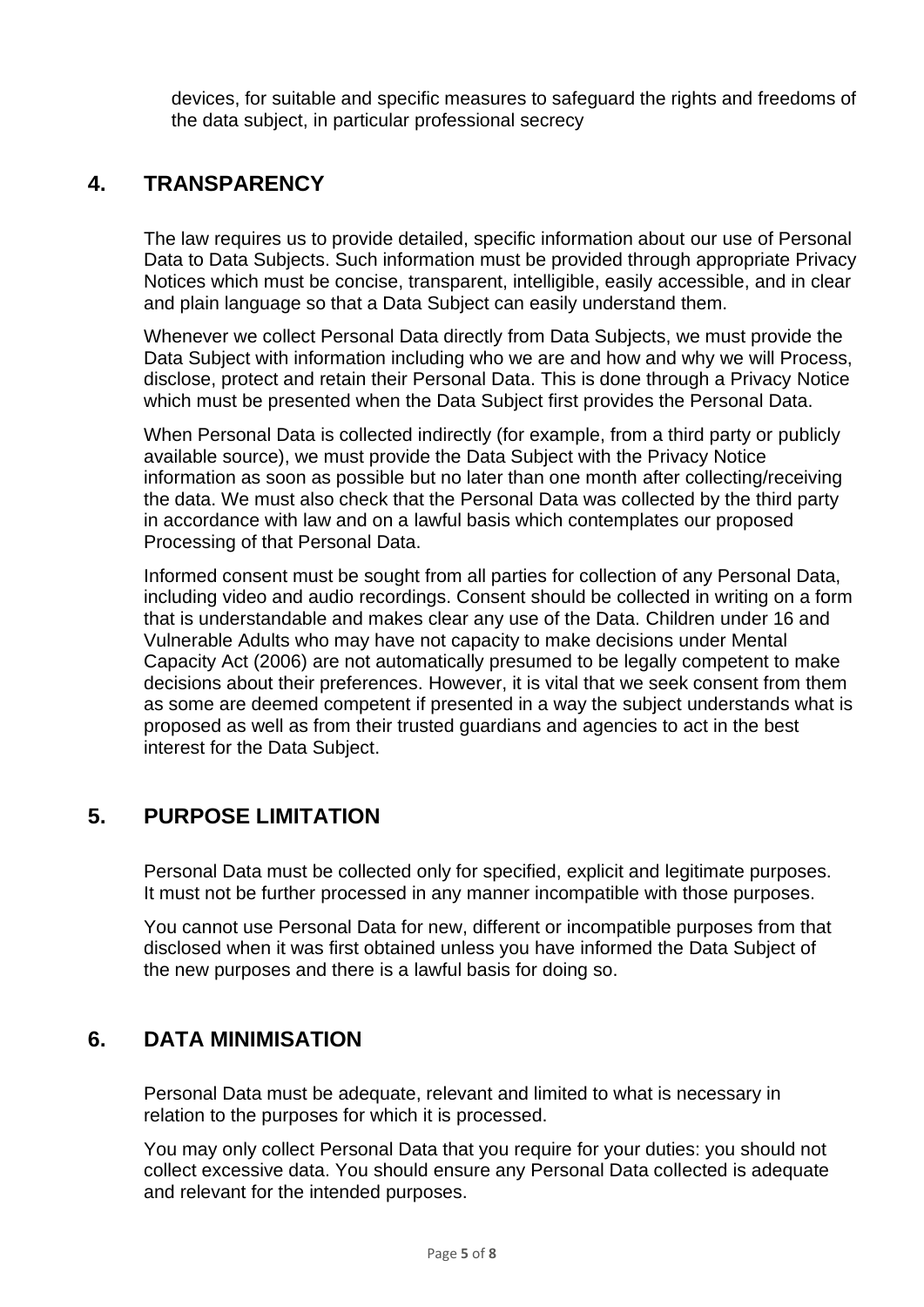# **7. ACCURACY**

Personal Data must be accurate and, where necessary, kept up to date. It must be corrected or deleted without delay when inaccurate.

You should ensure that the Personal Data we use and hold is accurate, complete, kept up to date and relevant to the purpose for which we collected it. You should check the accuracy of any Personal Data at the point of collection and at regular intervals afterwards. You must take all reasonable steps to amend inaccurate or out-of-date Personal Data.

#### **8. RETENTION**

Personal Data must not be kept in an identifiable form for longer than is necessary for the purposes for which the data is processed. We will maintain retention policies and procedures to ensure Personal Data is deleted in accordance with this requirement.

#### **9. SECURITY**

Personal Data must be secured by appropriate technical and organisational measures against unauthorised or unlawful processing, and against accidental loss, destruction or damage.

You are responsible for protecting the Personal Data we hold.

You may only Process Personal Data when required to do so as part of your role. You cannot Process Personal Data for any reason unrelated to your role.

You must ensure that you follow all guidelines issued to you that are designed to protect against unlawful or unauthorised processing of Personal Data and against the accidental loss of, or damage to, Personal Data. You must exercise particular care to protecting Special Category Personal Data from loss and unauthorised access, use or disclosure.

## **10. REPORTING A DATA BREACH**

The law requires Data Controllers to notify any Personal Data Breach to the Information Commissioner's Office (ICO) and, in certain instances, the Data Subject.

If you know or suspect that a Personal Data Breach has occurred, do not attempt to investigate the matter yourself. You should follow the Personal Data Breach reporting policy. You should **immediately** contact the DPO or in his/her absence, their line manager. You should preserve all evidence relating to the potential Personal Data Breach. This include accidental data breaches such as leaving your unprotected computer / data in a café or theft of an unprotected device.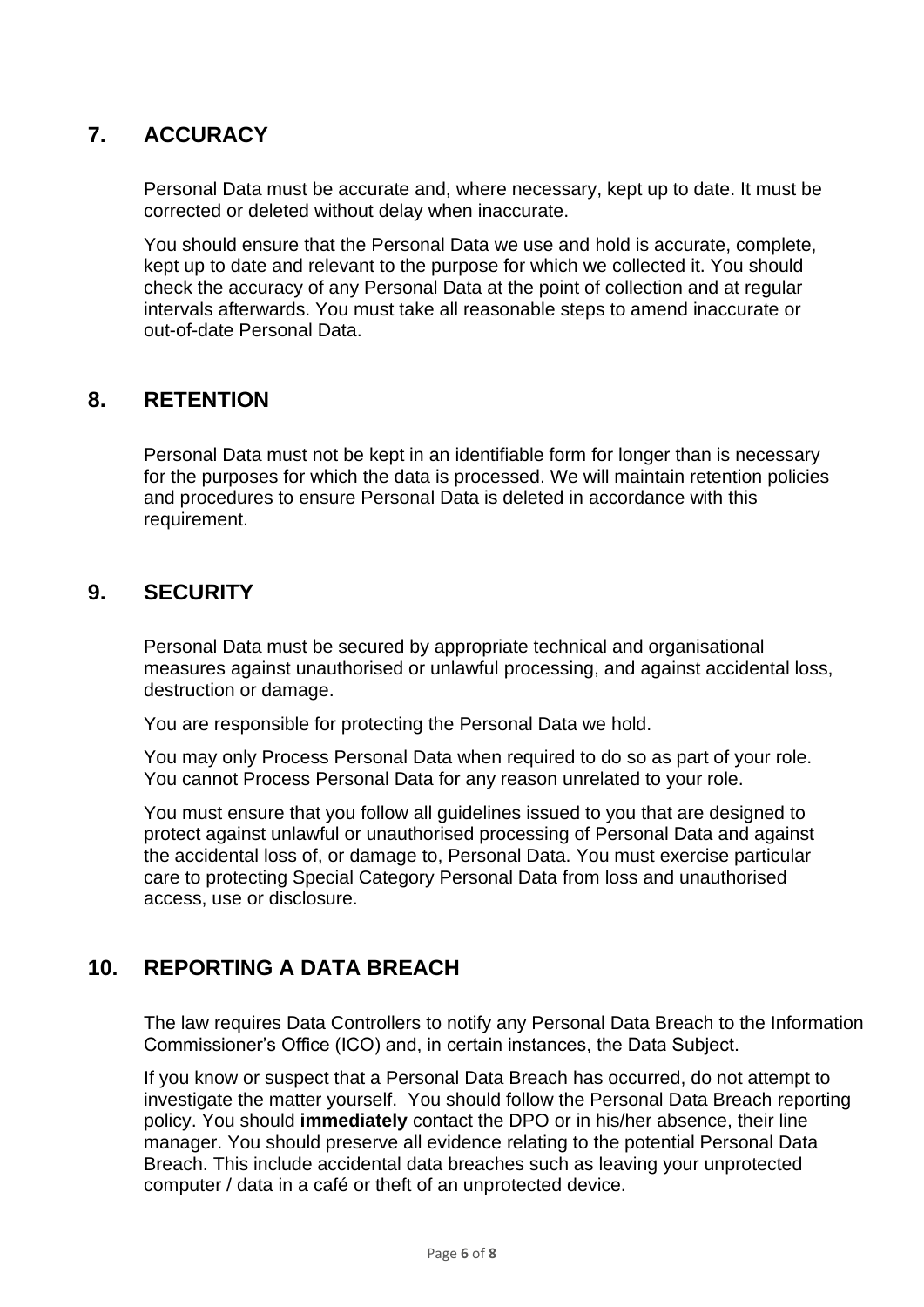#### **11. TRANSFER LIMITATION**

The law restricts data transfers to countries outside the UK and European Economic Area (EEA) where they do not have adequate data protection laws. If you need to send Personal Data outside, you should contact the DPO for advice.

# **12. DATA SUBJECT RIGHTS**

Data Subjects have rights when it comes to how we handle their Personal Data. These include rights to:

- where processing is based on the lawful basis of consent, to withdraw consent to processing at any time;
- receive certain information about our processing activities;
- request access to their Personal Data that we hold;
- prevent our use of their Personal Data for direct marketing purposes;
- ask us to erase Personal Data if it is no longer necessary in relation to the purposes for which it was collected or processed or to rectify inaccurate data or to complete incomplete data;
- restrict processing in specific circumstances;
- challenge processing which has been justified on the basis of our legitimate interests or in the public interest;
- be notified of a Personal Data breach which is likely to result in high risk to their rights and freedoms; and
- in limited circumstances, receive or ask for their Personal Data to be transferred to a third party in a structured, commonly used and machine readable format.

You must immediately forward any Data Subject request you receive to the DPO.

#### **13. SHARING DATA**

You may only transfer Personal Data to third-party service providers who agree to comply with our policies and procedures and who agree to put adequate security measures in place, as requested. We must have a written data processing agreement in place with any such service providers we are using.

In addition, although it is not a legal requirement, it is good practice to have a data sharing agreement with any partners with which we are working that deals with sharing Personal Data. It is essential that you have a clear lawful basis for sharing Personal Data with such partners and that you transmit the Personal Data securely.

## **14. DEMONSTRATING COMPLIANCE**